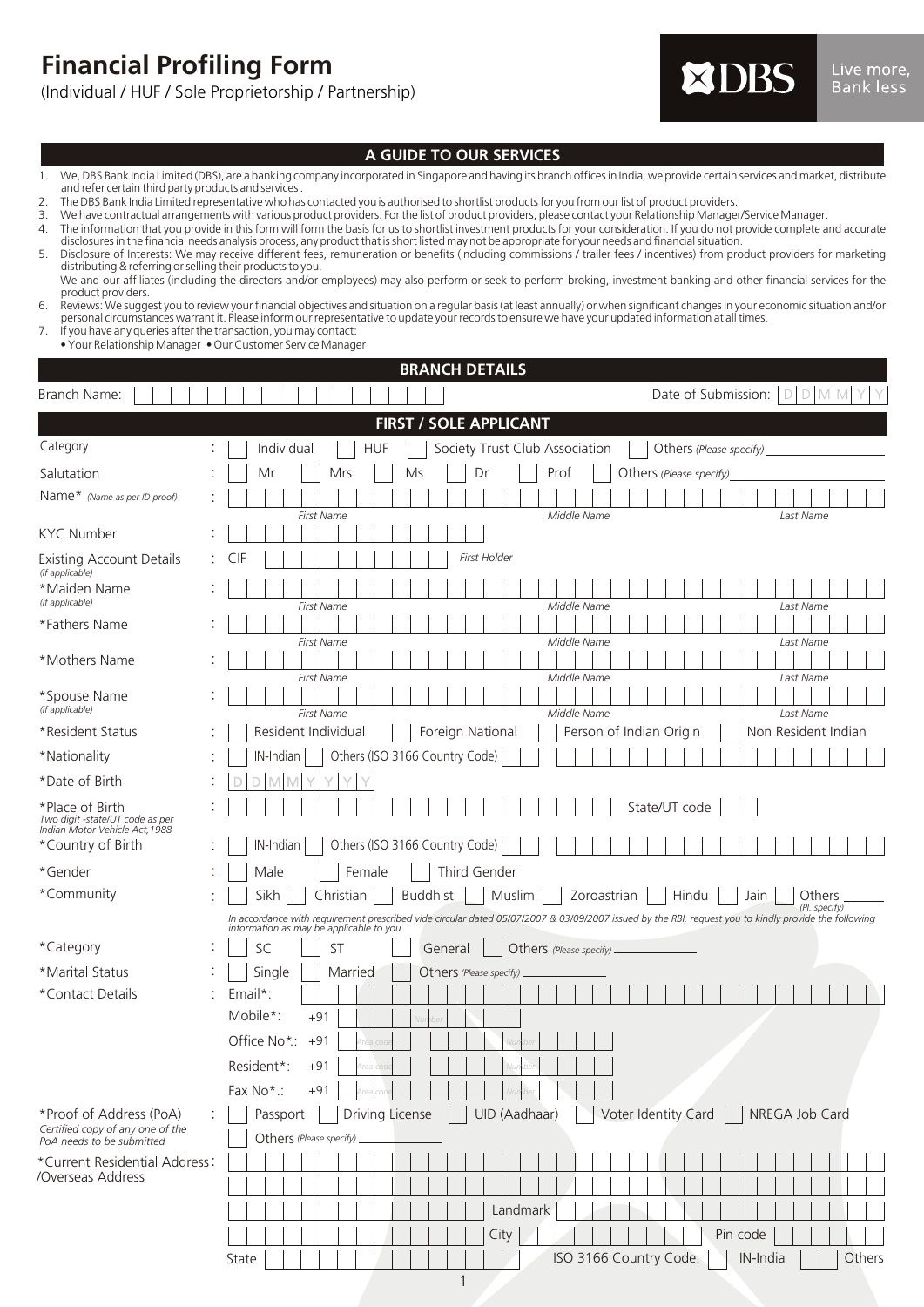| * Permanent Residential<br>Address             |                                                                                                             |  |
|------------------------------------------------|-------------------------------------------------------------------------------------------------------------|--|
|                                                | Landmark                                                                                                    |  |
|                                                | Pin code<br>City                                                                                            |  |
|                                                | ISO 3166 Country Code:<br>IN-India<br>Others<br>State                                                       |  |
|                                                |                                                                                                             |  |
| * Office/Business<br>Address                   |                                                                                                             |  |
|                                                | Landmark                                                                                                    |  |
|                                                | City<br>Pin code                                                                                            |  |
|                                                | ISO 3166 Country Code:<br>Others<br>IN-India<br>State                                                       |  |
|                                                |                                                                                                             |  |
| Mailing Address                                | Office address<br>Permanent residence<br>Current residence                                                  |  |
| Residence                                      | Self owned<br>Owned by parents<br>DDMM<br>Y<br>Lease<br>Since<br>Y.<br>Y.                                   |  |
| *Education                                     | Graduate<br>Under graduate<br>Post Graduate<br>Others (Please specify)                                      |  |
| *Profession / Employment                       | Public Gov't Sector<br>Professional <sup>#</sup><br>Student<br>Salaried   UPrivate L<br><b>Business</b>     |  |
| *Profession details#                           | Housewife<br>Self Employed<br>Retired<br>Others (Please specify)                                            |  |
|                                                | CA<br>Doctor<br>Lawyer<br>Others (Please specify)                                                           |  |
| *Name of employer / Firm                       |                                                                                                             |  |
|                                                |                                                                                                             |  |
| *Line of business / Industry                   |                                                                                                             |  |
| *Income p.a.                                   |                                                                                                             |  |
|                                                | Upto Rs 10 Lakhs<br>Rs 10 Lakhs - 25 Lakhs<br>Rs 25 - 50 Lakhs<br>Rs 50 Lakhs and above                     |  |
| *Net Worth (in INR)                            | As on $D D M M Y Y Y$                                                                                       |  |
| *Source of funds                               | Inheritance<br>Salary<br><b>Business</b><br>Savings<br>Others (Please specify)                              |  |
| *Purpose and Reason for<br>opening the account | Savings<br>Investments<br>Family Maintenance<br>Others (Please specify)                                     |  |
| Politically Exposed Person<br>(PEP) Status     | I am PEP<br>I am Related to PEP<br>Not Applicable                                                           |  |
| *Proof of Identity                             | : Certified copy of any one of the following Proof of Identity to be submitted                              |  |
| Passport Details                               | Date of Issue<br>Y<br>Y<br>$D$ M M<br>Y<br>Y<br>$D$ M M<br>Y<br>Y<br>Y<br>Y<br><b>Expiry Date</b><br>D<br>D |  |
|                                                | Number<br>Place of Issue                                                                                    |  |
| Driving License                                | DDMMYYYY<br><b>Expiry Date</b>                                                                              |  |
| Voter's Id Cards                               |                                                                                                             |  |
| *PAN number                                    |                                                                                                             |  |
| UID (Aadhar)                                   |                                                                                                             |  |
| NREGA Job Card                                 |                                                                                                             |  |
| Others                                         |                                                                                                             |  |
|                                                | (Any document notified by the central government)<br><b>Identification Number</b>                           |  |
| Remarks                                        |                                                                                                             |  |
|                                                |                                                                                                             |  |
|                                                |                                                                                                             |  |
|                                                |                                                                                                             |  |
|                                                |                                                                                                             |  |
|                                                |                                                                                                             |  |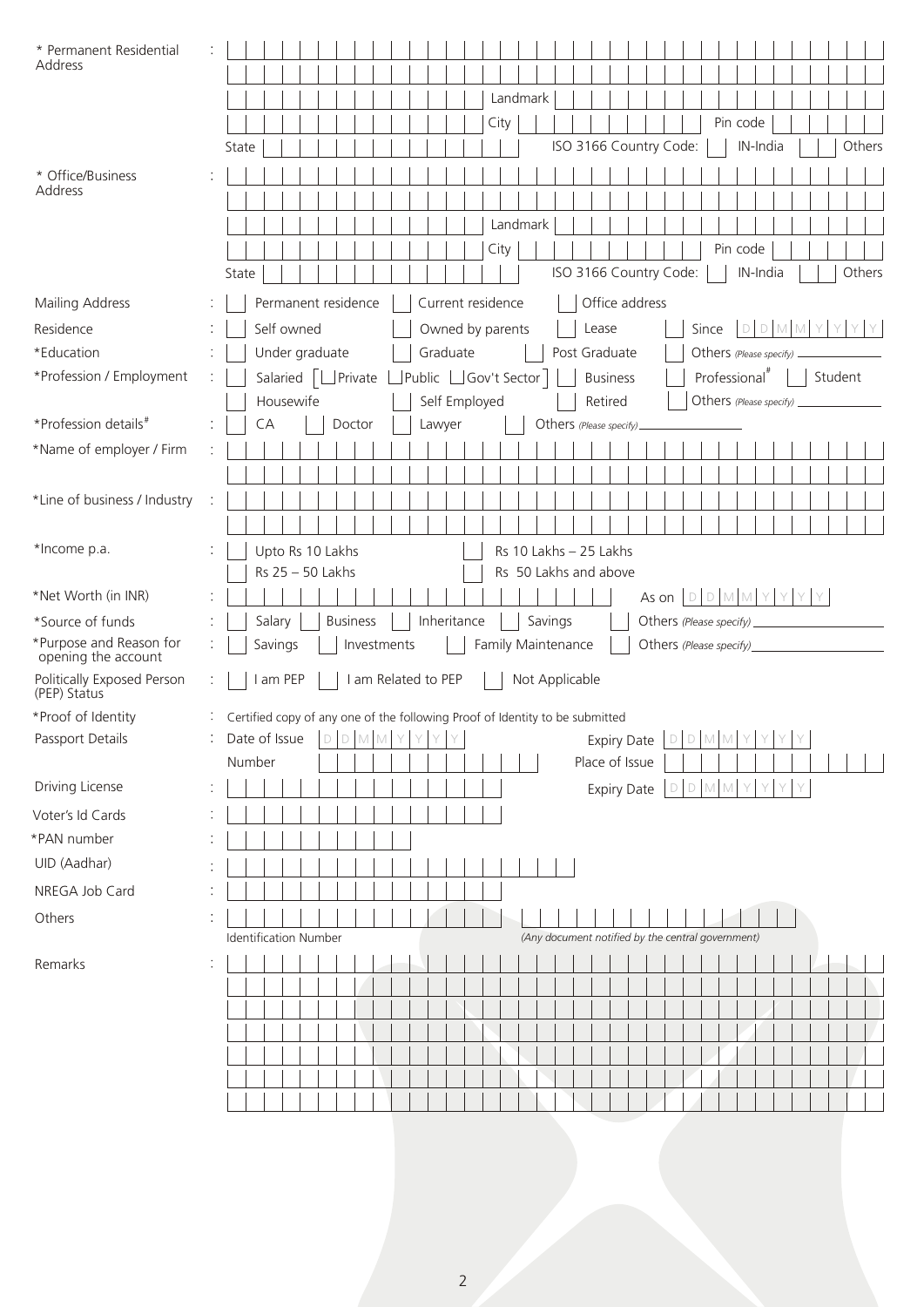# **SECOND APPLICANT**

| Category                                                          |    | Individual<br><b>HUF</b><br>Society Trust Club Association                                                                                           | Others (Please specify)          |
|-------------------------------------------------------------------|----|------------------------------------------------------------------------------------------------------------------------------------------------------|----------------------------------|
| Salutation                                                        |    | Prof<br>Mr<br>Mrs<br>Ms<br>Dr                                                                                                                        | Others (Please specify)          |
| Name* (Name as per ID proof)                                      |    | Middle Name<br><b>First Name</b>                                                                                                                     | Last Name                        |
| <b>KYC Number</b>                                                 |    |                                                                                                                                                      |                                  |
| Existing Account Details<br>(if applicable)                       | ÷. | First Holder<br>CIF                                                                                                                                  |                                  |
| *Maiden Name<br>(if applicable)                                   |    | First Name<br>Middle Name                                                                                                                            | Last Name                        |
| *Fathers Name                                                     |    | Middle Name<br><b>First Name</b>                                                                                                                     | Last Name                        |
| *Mothers Name                                                     |    |                                                                                                                                                      |                                  |
| *Spouse Name<br>(if applicable)                                   |    | <b>First Name</b><br>Middle Name                                                                                                                     | Last Name                        |
| *Resident Status                                                  |    | <b>First Name</b><br>Middle Name<br>Resident Individual<br>Person of Indian Origin<br>Foreign National                                               | Last Name<br>Non Resident Indian |
| *Nationality                                                      |    | Others (ISO 3166 Country Code)<br>IN-Indian                                                                                                          |                                  |
| *Date of Birth                                                    |    |                                                                                                                                                      |                                  |
| *Place of Birth                                                   |    |                                                                                                                                                      | State/UT code                    |
| Two digit -state/UT code as per<br>Indian Motor Vehicle Act, 1988 |    |                                                                                                                                                      |                                  |
| *Country of Birth                                                 |    | Others (ISO 3166 Country Code)<br>IN-Indian                                                                                                          |                                  |
| *Gender                                                           |    | Third Gender<br>Female<br>Male                                                                                                                       |                                  |
| *Community                                                        |    | Sikh<br><b>Buddhist</b><br>Christian<br>Muslim<br>Zoroastrian                                                                                        | Hindu<br>Jain<br><b>Others</b>   |
|                                                                   |    | In accordance with requirement prescribed vide circular dated 05/07/2007 & 03/09/2007 issued by the RBI, request you to kindly provide the following | (Pl. specify)                    |
| *Category                                                         |    | information as may be applicable to you.<br>SC<br>ST<br>General<br>Others (Please specify).                                                          |                                  |
| *Marital Status                                                   |    | Single<br>Married<br>Others (Please specify)                                                                                                         |                                  |
| *Contact Details                                                  |    | Email*:                                                                                                                                              |                                  |
|                                                                   |    | Mobile*:<br>$+91$                                                                                                                                    |                                  |
|                                                                   |    | Office No*:<br>$+91$                                                                                                                                 |                                  |
|                                                                   |    | Resident*:<br>$+91$                                                                                                                                  |                                  |
|                                                                   |    | Fax No*:<br>$+91$                                                                                                                                    |                                  |
| *Proof of Address (PoA)                                           |    | Driving License<br>UID (Aadhaar)<br>Voter Identity Card<br>Passport                                                                                  | NREGA Job Card                   |
| Certified copy of any one of the                                  |    | Others (Please specify)                                                                                                                              |                                  |
| PoA needs to be submitted<br>*Current Residential Address         |    |                                                                                                                                                      |                                  |
| /Overseas Address                                                 |    |                                                                                                                                                      |                                  |
|                                                                   |    |                                                                                                                                                      |                                  |
|                                                                   |    | Landmark                                                                                                                                             |                                  |
|                                                                   |    | City                                                                                                                                                 | Pin code                         |
|                                                                   |    | ISO 3166 Country Code:<br>State                                                                                                                      | Others<br>IN-India               |
| * Permanent Residential                                           |    |                                                                                                                                                      |                                  |
| Address                                                           |    |                                                                                                                                                      |                                  |
|                                                                   |    | Landmark                                                                                                                                             |                                  |
|                                                                   |    | City                                                                                                                                                 | Pin code                         |
|                                                                   |    | ISO 3166 Country Code:<br>State                                                                                                                      | IN-India<br>Others               |
| * Office/Business                                                 |    |                                                                                                                                                      |                                  |
| Address                                                           |    |                                                                                                                                                      |                                  |
|                                                                   |    |                                                                                                                                                      |                                  |
|                                                                   |    | Landmark                                                                                                                                             |                                  |
|                                                                   |    | City                                                                                                                                                 | Pin code                         |
|                                                                   |    | ISO 3166 Country Code:<br>State                                                                                                                      | Others<br>IN-India               |
| Mailing Address                                                   |    | Current residence<br>Office address<br>Permanent residence                                                                                           |                                  |
| Residence                                                         |    | Self owned<br>Owned by parents<br>Lease                                                                                                              | Y Y<br>Since                     |
| *Education                                                        |    | Under graduate<br>Graduate<br>Post Graduate                                                                                                          | Others (Please specify)          |
|                                                                   |    |                                                                                                                                                      |                                  |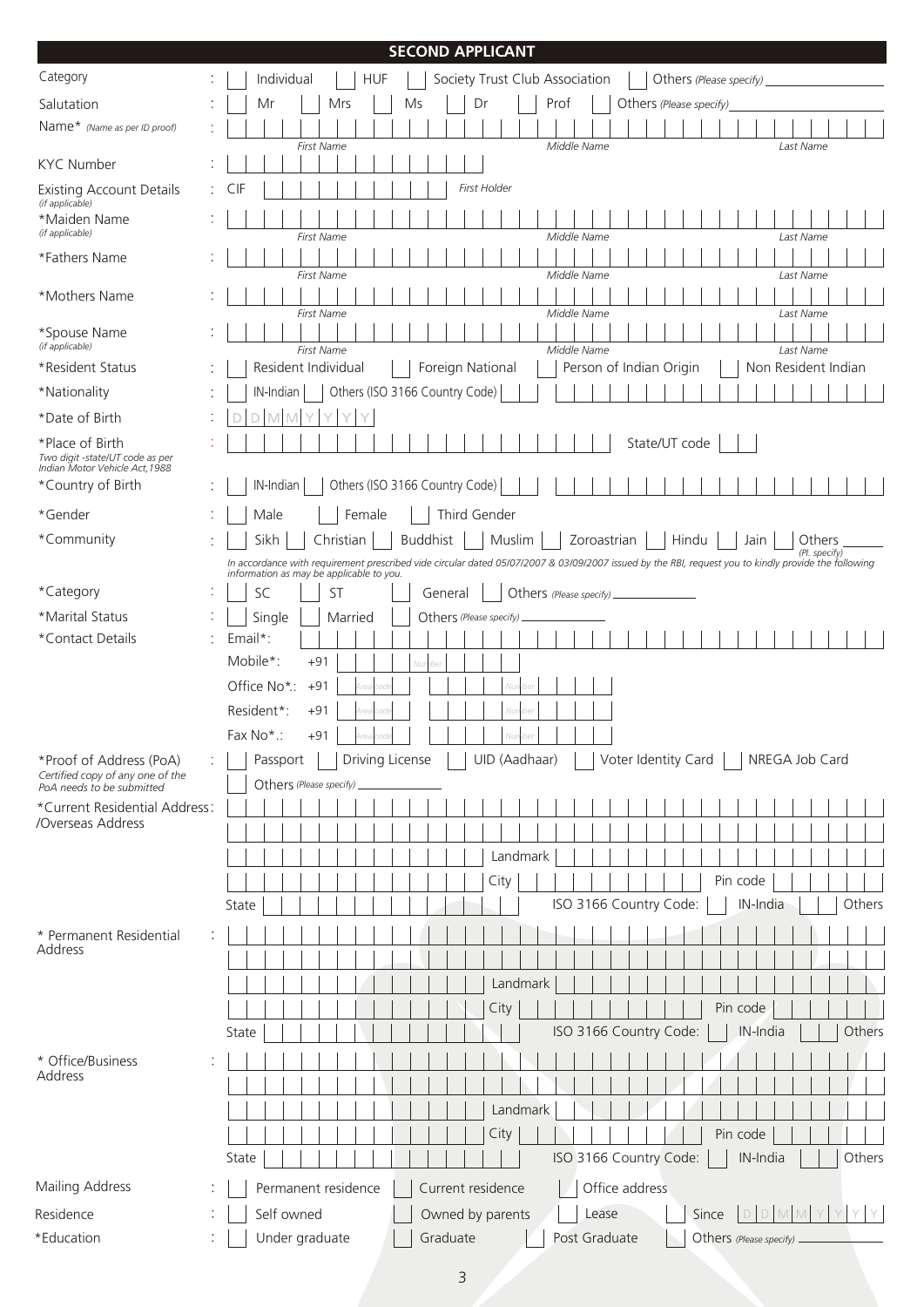| *Profession / Employment                                                             | Salaried   Private Levelic Le Gov't Sector<br>Professional <sup>"</sup><br>Student<br><b>Business</b>           |
|--------------------------------------------------------------------------------------|-----------------------------------------------------------------------------------------------------------------|
|                                                                                      | Housewife<br>Self Employed<br>Retired<br>Others (Please specify)                                                |
| *Profession details#                                                                 | CA<br>Doctor<br>Lawyer<br>Others (Please specify)_                                                              |
| *Name of employer / Firm                                                             |                                                                                                                 |
|                                                                                      |                                                                                                                 |
| *Line of business / Industry                                                         |                                                                                                                 |
|                                                                                      |                                                                                                                 |
| *Income p.a.                                                                         | Upto Rs 10 Lakhs<br>Rs 10 Lakhs - 25 Lakhs                                                                      |
|                                                                                      | Rs 25 - 50 Lakhs<br>Rs 50 Lakhs and above                                                                       |
| *Net Worth (in INR)                                                                  | As on $D D M M Y Y Y$                                                                                           |
| *Source of funds<br>*Purpose and Reason for                                          | <b>Business</b><br>Inheritance<br>Savings<br>Salary<br>Family Maintenance<br>Savings<br>Others (Please specify) |
| opening the account                                                                  | Investments                                                                                                     |
| Relationship with the<br>1st holder                                                  | Spouse<br>Child<br>Sibling<br>Parent<br>In Law $(s)$                                                            |
| Politically Exposed Person<br>(PEP) Status                                           | I am PEP<br>I am Related to PEP<br>Not Applicable                                                               |
| *Proof of Identity                                                                   | Certified copy of any one of the following Proof of Identity to be submitted                                    |
| Passport Details                                                                     | Date of Issue<br>DDMMY<br>D M<br><b>Expiry Date</b><br>$\mathbb{D}$<br>M<br>Y                                   |
|                                                                                      | Number<br>Place of Issue                                                                                        |
| Driving License                                                                      | <b>Expiry Date</b><br>M M<br>$\Box$<br>Y<br>$\Box$<br>Y                                                         |
| Voter's Id Cards                                                                     |                                                                                                                 |
| *PAN number                                                                          |                                                                                                                 |
| UID (Aadhar)                                                                         |                                                                                                                 |
| NREGA Job Card                                                                       |                                                                                                                 |
| Others                                                                               |                                                                                                                 |
|                                                                                      | (Any document notified by the central government)<br><b>Identification Number</b>                               |
| Remarks                                                                              |                                                                                                                 |
|                                                                                      |                                                                                                                 |
|                                                                                      |                                                                                                                 |
|                                                                                      |                                                                                                                 |
|                                                                                      |                                                                                                                 |
|                                                                                      |                                                                                                                 |
|                                                                                      |                                                                                                                 |
|                                                                                      | <b>THIRD APPLICANT</b>                                                                                          |
| Category                                                                             | Individual<br><b>HUF</b><br>Society Trust Club Association<br>Others (Please specify)                           |
| Salutation                                                                           | Mr<br>Mrs<br>Ms<br>Dr<br>Prof<br>Others (Please specify)                                                        |
| Name* (Name as per ID proof)                                                         | Middle Name<br>Last Name<br><b>First Name</b>                                                                   |
| <b>KYC Number</b>                                                                    |                                                                                                                 |
| <b>Existing Account Details</b><br>(if applicable)                                   | First Holder<br><b>CIF</b>                                                                                      |
| *Maiden Name                                                                         |                                                                                                                 |
| (if applicable)<br>*Fathers Name                                                     | First Name<br>Middle Name<br>Last Name                                                                          |
|                                                                                      | First Name<br>Middle Name<br>Last Name                                                                          |
| *Mothers Name                                                                        |                                                                                                                 |
| *Spouse Name                                                                         | First Name<br>Middle Name<br>Last Name                                                                          |
| (if applicable)                                                                      | First Name<br>Middle Name<br>Last Name                                                                          |
| *Resident Status                                                                     | Resident Individual<br>Foreign National<br>Person of Indian Origin<br>Non Resident Indian                       |
| *Nationality                                                                         | Others (ISO 3166 Country Code)<br>IN-Indian                                                                     |
| *Date of Birth                                                                       | Y.<br>M<br>M<br>Y                                                                                               |
| *Place of Birth<br>Two digit -state/UT code as per<br>Indian Motor Vehicle Act, 1988 | State/UT code                                                                                                   |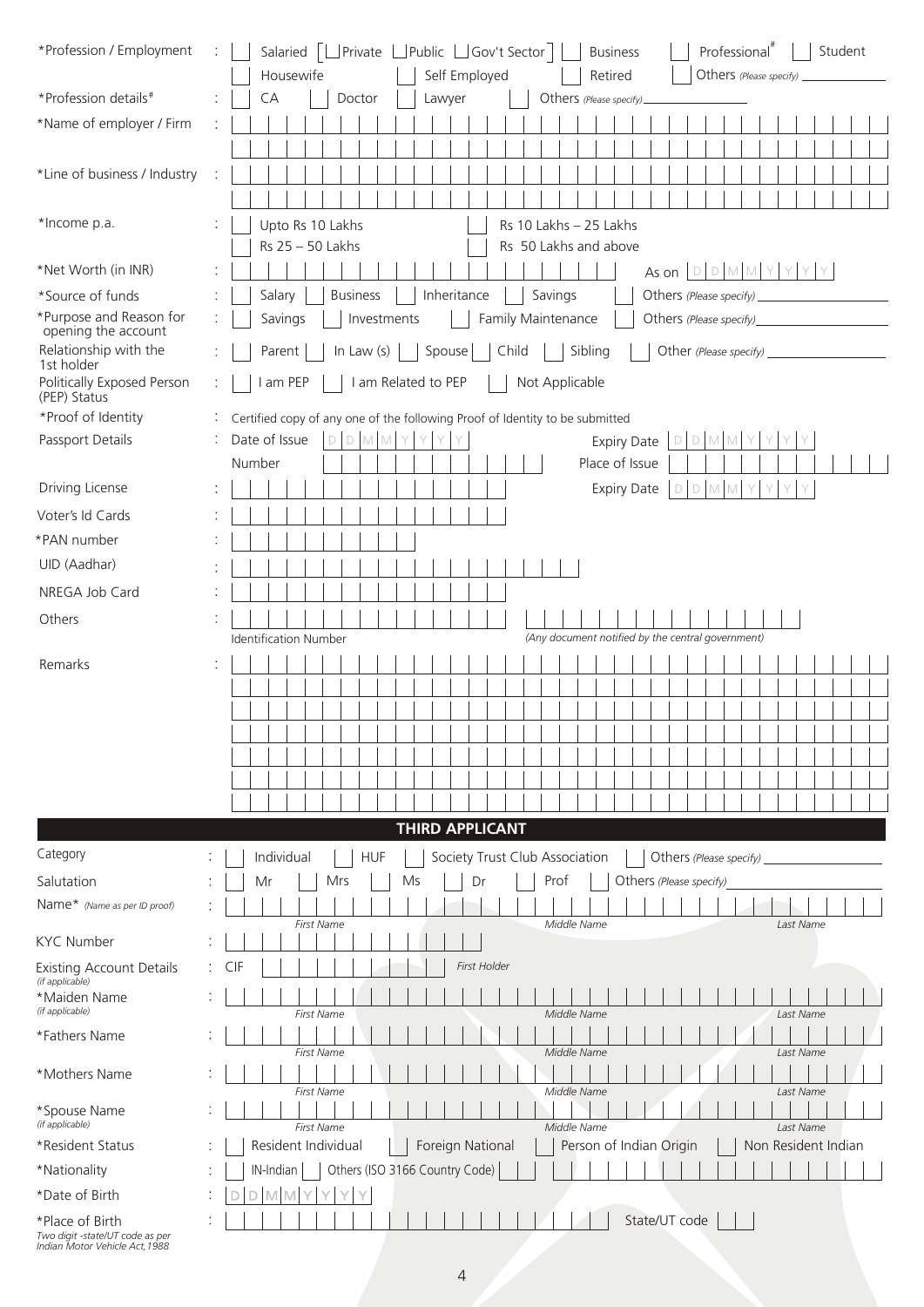| *Country of Birth                                           | Others (ISO 3166 Country Code)<br>IN-Indian                                                                                                                                                                       |  |
|-------------------------------------------------------------|-------------------------------------------------------------------------------------------------------------------------------------------------------------------------------------------------------------------|--|
| *Gender                                                     | Third Gender<br>Male<br>Female                                                                                                                                                                                    |  |
| *Community                                                  | Sikh<br><b>Buddhist</b><br>Muslim<br>Zoroastrian<br>Christian<br>Hindu<br>Jain<br>Others                                                                                                                          |  |
|                                                             | (Pl. specify)<br>In accordance with requirement prescribed vide circular dated 05/07/2007 & 03/09/2007 issued by the RBI, request you to kindly provide the following<br>information as may be applicable to you. |  |
| *Category                                                   | SC<br><b>ST</b><br>Others (Please specify).<br>General                                                                                                                                                            |  |
| *Marital Status                                             | Single<br>Married<br>Others (Please specify)                                                                                                                                                                      |  |
| *Contact Details                                            | Email*:                                                                                                                                                                                                           |  |
|                                                             | Mobile*:<br>$+91$                                                                                                                                                                                                 |  |
|                                                             | Office No*:<br>$+91$                                                                                                                                                                                              |  |
|                                                             | Resident*:<br>$+91$                                                                                                                                                                                               |  |
|                                                             | Fax No*:<br>$+91$                                                                                                                                                                                                 |  |
| *Proof of Address (PoA)<br>Certified copy of any one of the | UID (Aadhaar)<br>Voter Identity Card<br>Driving License<br>NREGA Job Card<br>Passport                                                                                                                             |  |
| PoA needs to be submitted                                   | Others (Please specify)                                                                                                                                                                                           |  |
| *Current Residential Address:<br>/Overseas Address          |                                                                                                                                                                                                                   |  |
|                                                             |                                                                                                                                                                                                                   |  |
|                                                             | Landmark                                                                                                                                                                                                          |  |
|                                                             | Pin code<br>City<br>IN-India                                                                                                                                                                                      |  |
|                                                             | ISO 3166 Country Code:<br>Others<br>State                                                                                                                                                                         |  |
| * Permanent Residential<br>Address                          |                                                                                                                                                                                                                   |  |
|                                                             |                                                                                                                                                                                                                   |  |
|                                                             | Landmark                                                                                                                                                                                                          |  |
|                                                             | City<br>Pin code                                                                                                                                                                                                  |  |
|                                                             | ISO 3166 Country Code:<br>Others<br>IN-India<br>State                                                                                                                                                             |  |
| * Office/Business<br>Address                                |                                                                                                                                                                                                                   |  |
|                                                             |                                                                                                                                                                                                                   |  |
|                                                             | Landmark                                                                                                                                                                                                          |  |
|                                                             | City<br>Pin code                                                                                                                                                                                                  |  |
|                                                             | ISO 3166 Country Code:<br>IN-India<br>Others<br>State                                                                                                                                                             |  |
| Mailing Address                                             | Permanent residence<br>Current residence<br>Office address                                                                                                                                                        |  |
| Residence                                                   | Owned by parents<br>DDMMY<br>Self owned<br>Lease<br>Since                                                                                                                                                         |  |
| *Education                                                  | Under graduate<br>Graduate<br>Post Graduate<br>Others (Please specify)                                                                                                                                            |  |
| *Profession / Employment                                    | Public <b>Gov't Sector</b><br>Student<br>Salaried  <br>Private<br><b>Business</b><br>Professional <sup>#</sup>                                                                                                    |  |
|                                                             | Self Employed<br>Retired<br>Housewife<br>Others (Please specify)                                                                                                                                                  |  |
| *Profession details#                                        | Doctor<br>CA<br>Others (Please specify)<br>Lawyer                                                                                                                                                                 |  |
| *Name of employer / Firm                                    |                                                                                                                                                                                                                   |  |
|                                                             |                                                                                                                                                                                                                   |  |
| *Line of business / Industry                                |                                                                                                                                                                                                                   |  |
|                                                             |                                                                                                                                                                                                                   |  |
|                                                             |                                                                                                                                                                                                                   |  |
| *Income p.a.                                                | Upto Rs 10 Lakhs<br>Rs 10 Lakhs - 25 Lakhs                                                                                                                                                                        |  |
|                                                             | Rs 25 - 50 Lakhs<br>Rs 50 Lakhs and above                                                                                                                                                                         |  |
| *Net Worth (in INR)                                         | D M M<br>Y.<br>Y<br>As on $ D $                                                                                                                                                                                   |  |
| *Source of funds                                            | Inheritance<br><b>Business</b><br>Savings<br>Salary<br>Others (Please specify)                                                                                                                                    |  |
| *Purpose and Reason for<br>opening the account              | Family Maintenance<br>Savings<br>Investments<br>Others (Please specify)                                                                                                                                           |  |
| Relationship with the<br>1st holder                         | In Law $(s)$<br>Spouse<br>Child<br>Sibling<br>Parent<br>Other (Please specify)                                                                                                                                    |  |
| Politically Exposed Person                                  | I am PEP<br>I am Related to PEP<br>Not Applicable                                                                                                                                                                 |  |
| (PEP) Status<br>*Proof of Identity                          | Certified copy of any one of the following Proof of Identity to be submitted                                                                                                                                      |  |
| Passport Details                                            | Date of Issue<br>D<br><b>Expiry Date</b><br>M                                                                                                                                                                     |  |
| Driving License                                             | Place of Issue<br>Number                                                                                                                                                                                          |  |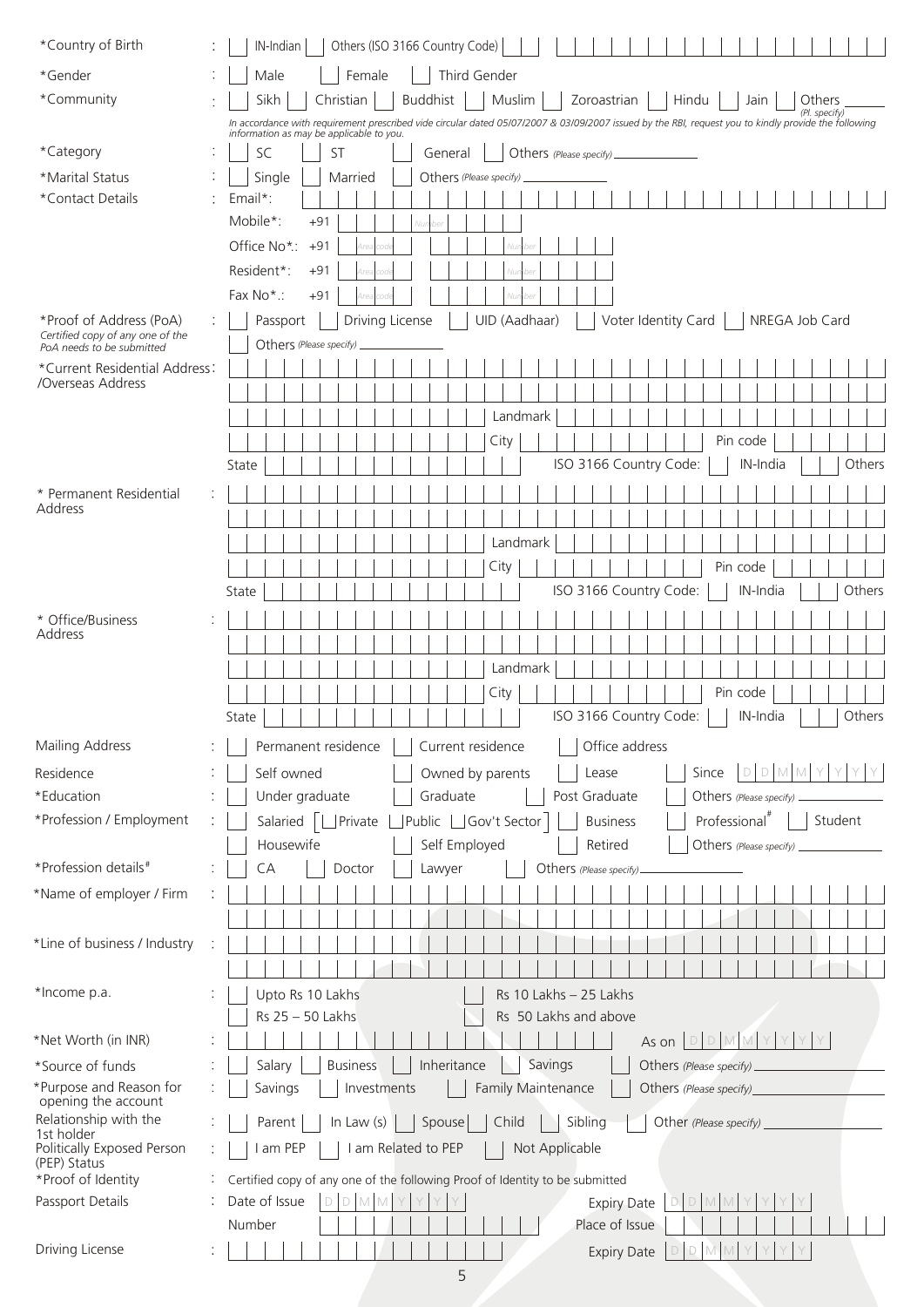| Voter's Id Cards                                                                                                                                                                                                                                                                                                                                                                                                                                                                                                                                                                                                                                                                                                                                                                                                                                                                                                                                                                                                                                                                                                                                                                                                                                                                                                                                                                                                                                                                                                                                                                                                                                                                                                                                                                                                                                                                                                                                                                                                                                                                                                                                                                                                                                                                                                                                                                                                                                                                                                                                              |  |                                                                               |     |             |  |                                                 |  |       |  |                            |                                                            |  |                    |             |                                                   |  |   |  |  |                                          |  |  |                                                       |                 |
|---------------------------------------------------------------------------------------------------------------------------------------------------------------------------------------------------------------------------------------------------------------------------------------------------------------------------------------------------------------------------------------------------------------------------------------------------------------------------------------------------------------------------------------------------------------------------------------------------------------------------------------------------------------------------------------------------------------------------------------------------------------------------------------------------------------------------------------------------------------------------------------------------------------------------------------------------------------------------------------------------------------------------------------------------------------------------------------------------------------------------------------------------------------------------------------------------------------------------------------------------------------------------------------------------------------------------------------------------------------------------------------------------------------------------------------------------------------------------------------------------------------------------------------------------------------------------------------------------------------------------------------------------------------------------------------------------------------------------------------------------------------------------------------------------------------------------------------------------------------------------------------------------------------------------------------------------------------------------------------------------------------------------------------------------------------------------------------------------------------------------------------------------------------------------------------------------------------------------------------------------------------------------------------------------------------------------------------------------------------------------------------------------------------------------------------------------------------------------------------------------------------------------------------------------------------|--|-------------------------------------------------------------------------------|-----|-------------|--|-------------------------------------------------|--|-------|--|----------------------------|------------------------------------------------------------|--|--------------------|-------------|---------------------------------------------------|--|---|--|--|------------------------------------------|--|--|-------------------------------------------------------|-----------------|
| *PAN number                                                                                                                                                                                                                                                                                                                                                                                                                                                                                                                                                                                                                                                                                                                                                                                                                                                                                                                                                                                                                                                                                                                                                                                                                                                                                                                                                                                                                                                                                                                                                                                                                                                                                                                                                                                                                                                                                                                                                                                                                                                                                                                                                                                                                                                                                                                                                                                                                                                                                                                                                   |  |                                                                               |     |             |  |                                                 |  |       |  |                            |                                                            |  |                    |             |                                                   |  |   |  |  |                                          |  |  |                                                       |                 |
| UID (Aadhar)                                                                                                                                                                                                                                                                                                                                                                                                                                                                                                                                                                                                                                                                                                                                                                                                                                                                                                                                                                                                                                                                                                                                                                                                                                                                                                                                                                                                                                                                                                                                                                                                                                                                                                                                                                                                                                                                                                                                                                                                                                                                                                                                                                                                                                                                                                                                                                                                                                                                                                                                                  |  |                                                                               |     |             |  |                                                 |  |       |  |                            |                                                            |  |                    |             |                                                   |  |   |  |  |                                          |  |  |                                                       |                 |
| NREGA Job Card                                                                                                                                                                                                                                                                                                                                                                                                                                                                                                                                                                                                                                                                                                                                                                                                                                                                                                                                                                                                                                                                                                                                                                                                                                                                                                                                                                                                                                                                                                                                                                                                                                                                                                                                                                                                                                                                                                                                                                                                                                                                                                                                                                                                                                                                                                                                                                                                                                                                                                                                                |  |                                                                               |     |             |  |                                                 |  |       |  |                            |                                                            |  |                    |             |                                                   |  |   |  |  |                                          |  |  |                                                       |                 |
| Others                                                                                                                                                                                                                                                                                                                                                                                                                                                                                                                                                                                                                                                                                                                                                                                                                                                                                                                                                                                                                                                                                                                                                                                                                                                                                                                                                                                                                                                                                                                                                                                                                                                                                                                                                                                                                                                                                                                                                                                                                                                                                                                                                                                                                                                                                                                                                                                                                                                                                                                                                        |  |                                                                               |     |             |  |                                                 |  |       |  |                            |                                                            |  |                    |             |                                                   |  |   |  |  |                                          |  |  |                                                       |                 |
|                                                                                                                                                                                                                                                                                                                                                                                                                                                                                                                                                                                                                                                                                                                                                                                                                                                                                                                                                                                                                                                                                                                                                                                                                                                                                                                                                                                                                                                                                                                                                                                                                                                                                                                                                                                                                                                                                                                                                                                                                                                                                                                                                                                                                                                                                                                                                                                                                                                                                                                                                               |  | <b>Identification Number</b>                                                  |     |             |  |                                                 |  |       |  |                            |                                                            |  |                    |             | (Any document notified by the central government) |  |   |  |  |                                          |  |  |                                                       |                 |
| Remarks                                                                                                                                                                                                                                                                                                                                                                                                                                                                                                                                                                                                                                                                                                                                                                                                                                                                                                                                                                                                                                                                                                                                                                                                                                                                                                                                                                                                                                                                                                                                                                                                                                                                                                                                                                                                                                                                                                                                                                                                                                                                                                                                                                                                                                                                                                                                                                                                                                                                                                                                                       |  |                                                                               |     |             |  |                                                 |  |       |  |                            |                                                            |  |                    |             |                                                   |  |   |  |  |                                          |  |  |                                                       |                 |
|                                                                                                                                                                                                                                                                                                                                                                                                                                                                                                                                                                                                                                                                                                                                                                                                                                                                                                                                                                                                                                                                                                                                                                                                                                                                                                                                                                                                                                                                                                                                                                                                                                                                                                                                                                                                                                                                                                                                                                                                                                                                                                                                                                                                                                                                                                                                                                                                                                                                                                                                                               |  |                                                                               |     |             |  |                                                 |  |       |  |                            |                                                            |  |                    |             |                                                   |  |   |  |  |                                          |  |  |                                                       |                 |
|                                                                                                                                                                                                                                                                                                                                                                                                                                                                                                                                                                                                                                                                                                                                                                                                                                                                                                                                                                                                                                                                                                                                                                                                                                                                                                                                                                                                                                                                                                                                                                                                                                                                                                                                                                                                                                                                                                                                                                                                                                                                                                                                                                                                                                                                                                                                                                                                                                                                                                                                                               |  |                                                                               |     |             |  |                                                 |  |       |  |                            |                                                            |  |                    |             |                                                   |  |   |  |  |                                          |  |  |                                                       |                 |
|                                                                                                                                                                                                                                                                                                                                                                                                                                                                                                                                                                                                                                                                                                                                                                                                                                                                                                                                                                                                                                                                                                                                                                                                                                                                                                                                                                                                                                                                                                                                                                                                                                                                                                                                                                                                                                                                                                                                                                                                                                                                                                                                                                                                                                                                                                                                                                                                                                                                                                                                                               |  |                                                                               |     |             |  |                                                 |  |       |  |                            |                                                            |  |                    |             |                                                   |  |   |  |  |                                          |  |  |                                                       |                 |
|                                                                                                                                                                                                                                                                                                                                                                                                                                                                                                                                                                                                                                                                                                                                                                                                                                                                                                                                                                                                                                                                                                                                                                                                                                                                                                                                                                                                                                                                                                                                                                                                                                                                                                                                                                                                                                                                                                                                                                                                                                                                                                                                                                                                                                                                                                                                                                                                                                                                                                                                                               |  |                                                                               |     |             |  |                                                 |  |       |  |                            |                                                            |  |                    |             |                                                   |  |   |  |  |                                          |  |  |                                                       |                 |
|                                                                                                                                                                                                                                                                                                                                                                                                                                                                                                                                                                                                                                                                                                                                                                                                                                                                                                                                                                                                                                                                                                                                                                                                                                                                                                                                                                                                                                                                                                                                                                                                                                                                                                                                                                                                                                                                                                                                                                                                                                                                                                                                                                                                                                                                                                                                                                                                                                                                                                                                                               |  |                                                                               |     |             |  |                                                 |  |       |  |                            |                                                            |  |                    |             |                                                   |  |   |  |  |                                          |  |  |                                                       |                 |
|                                                                                                                                                                                                                                                                                                                                                                                                                                                                                                                                                                                                                                                                                                                                                                                                                                                                                                                                                                                                                                                                                                                                                                                                                                                                                                                                                                                                                                                                                                                                                                                                                                                                                                                                                                                                                                                                                                                                                                                                                                                                                                                                                                                                                                                                                                                                                                                                                                                                                                                                                               |  |                                                                               |     |             |  |                                                 |  |       |  |                            |                                                            |  |                    |             |                                                   |  |   |  |  | * Applicable only in case of Individuals |  |  |                                                       | **Not mandatory |
|                                                                                                                                                                                                                                                                                                                                                                                                                                                                                                                                                                                                                                                                                                                                                                                                                                                                                                                                                                                                                                                                                                                                                                                                                                                                                                                                                                                                                                                                                                                                                                                                                                                                                                                                                                                                                                                                                                                                                                                                                                                                                                                                                                                                                                                                                                                                                                                                                                                                                                                                                               |  |                                                                               |     |             |  |                                                 |  |       |  | <b>MODE OF OPERATION</b>   |                                                            |  |                    |             |                                                   |  |   |  |  |                                          |  |  |                                                       |                 |
| Mode of Operation                                                                                                                                                                                                                                                                                                                                                                                                                                                                                                                                                                                                                                                                                                                                                                                                                                                                                                                                                                                                                                                                                                                                                                                                                                                                                                                                                                                                                                                                                                                                                                                                                                                                                                                                                                                                                                                                                                                                                                                                                                                                                                                                                                                                                                                                                                                                                                                                                                                                                                                                             |  |                                                                               |     | Single      |  |                                                 |  | Joint |  |                            |                                                            |  | Either or Survivor |             | Anyone or Survivor                                |  |   |  |  |                                          |  |  |                                                       |                 |
|                                                                                                                                                                                                                                                                                                                                                                                                                                                                                                                                                                                                                                                                                                                                                                                                                                                                                                                                                                                                                                                                                                                                                                                                                                                                                                                                                                                                                                                                                                                                                                                                                                                                                                                                                                                                                                                                                                                                                                                                                                                                                                                                                                                                                                                                                                                                                                                                                                                                                                                                                               |  | Do you want your investment account to be part of the Household relationship? |     |             |  |                                                 |  |       |  |                            |                                                            |  |                    |             |                                                   |  |   |  |  |                                          |  |  |                                                       |                 |
| Household Relationship                                                                                                                                                                                                                                                                                                                                                                                                                                                                                                                                                                                                                                                                                                                                                                                                                                                                                                                                                                                                                                                                                                                                                                                                                                                                                                                                                                                                                                                                                                                                                                                                                                                                                                                                                                                                                                                                                                                                                                                                                                                                                                                                                                                                                                                                                                                                                                                                                                                                                                                                        |  |                                                                               | Yes |             |  |                                                 |  |       |  | No                         |                                                            |  |                    |             | If yes, Relationship Name:                        |  |   |  |  |                                          |  |  |                                                       |                 |
| Who owns the funds of this investment? (you can select more than one)                                                                                                                                                                                                                                                                                                                                                                                                                                                                                                                                                                                                                                                                                                                                                                                                                                                                                                                                                                                                                                                                                                                                                                                                                                                                                                                                                                                                                                                                                                                                                                                                                                                                                                                                                                                                                                                                                                                                                                                                                                                                                                                                                                                                                                                                                                                                                                                                                                                                                         |  | Financial Profiling Customer No.:                                             |     |             |  |                                                 |  |       |  |                            |                                                            |  |                    |             |                                                   |  |   |  |  |                                          |  |  |                                                       |                 |
|                                                                                                                                                                                                                                                                                                                                                                                                                                                                                                                                                                                                                                                                                                                                                                                                                                                                                                                                                                                                                                                                                                                                                                                                                                                                                                                                                                                                                                                                                                                                                                                                                                                                                                                                                                                                                                                                                                                                                                                                                                                                                                                                                                                                                                                                                                                                                                                                                                                                                                                                                               |  |                                                                               |     | Applicant 1 |  |                                                 |  |       |  | Applicant 2                |                                                            |  |                    | Applicant 3 |                                                   |  |   |  |  |                                          |  |  |                                                       |                 |
|                                                                                                                                                                                                                                                                                                                                                                                                                                                                                                                                                                                                                                                                                                                                                                                                                                                                                                                                                                                                                                                                                                                                                                                                                                                                                                                                                                                                                                                                                                                                                                                                                                                                                                                                                                                                                                                                                                                                                                                                                                                                                                                                                                                                                                                                                                                                                                                                                                                                                                                                                               |  |                                                                               |     |             |  |                                                 |  |       |  | <b>iBANKING / mBANKING</b> |                                                            |  |                    |             |                                                   |  |   |  |  |                                          |  |  |                                                       |                 |
| 1st Appl.<br>Yes, I would like to apply for iBanking & mBanking<br>Yes, I would like to apply for iBanking only kindly disable mBanking                                                                                                                                                                                                                                                                                                                                                                                                                                                                                                                                                                                                                                                                                                                                                                                                                                                                                                                                                                                                                                                                                                                                                                                                                                                                                                                                                                                                                                                                                                                                                                                                                                                                                                                                                                                                                                                                                                                                                                                                                                                                                                                                                                                                                                                                                                                                                                                                                       |  |                                                                               |     |             |  |                                                 |  |       |  |                            |                                                            |  |                    |             |                                                   |  |   |  |  |                                          |  |  | No, I would not like to apply for iBanking & mBanking |                 |
| 2nd Appl.<br>Yes, I would like to apply for iBanking & mBanking<br>Yes, I would like to apply for iBanking only kindly disable mBanking                                                                                                                                                                                                                                                                                                                                                                                                                                                                                                                                                                                                                                                                                                                                                                                                                                                                                                                                                                                                                                                                                                                                                                                                                                                                                                                                                                                                                                                                                                                                                                                                                                                                                                                                                                                                                                                                                                                                                                                                                                                                                                                                                                                                                                                                                                                                                                                                                       |  |                                                                               |     |             |  |                                                 |  |       |  |                            |                                                            |  |                    |             |                                                   |  |   |  |  |                                          |  |  | No, I would not like to apply for iBanking & mBanking |                 |
|                                                                                                                                                                                                                                                                                                                                                                                                                                                                                                                                                                                                                                                                                                                                                                                                                                                                                                                                                                                                                                                                                                                                                                                                                                                                                                                                                                                                                                                                                                                                                                                                                                                                                                                                                                                                                                                                                                                                                                                                                                                                                                                                                                                                                                                                                                                                                                                                                                                                                                                                                               |  |                                                                               |     |             |  |                                                 |  |       |  |                            |                                                            |  |                    |             |                                                   |  |   |  |  |                                          |  |  |                                                       |                 |
| 3rd Appl.<br>Yes, I would like to apply for iBanking & mBanking<br>Yes, I would like to apply for iBanking only kindly disable mBanking                                                                                                                                                                                                                                                                                                                                                                                                                                                                                                                                                                                                                                                                                                                                                                                                                                                                                                                                                                                                                                                                                                                                                                                                                                                                                                                                                                                                                                                                                                                                                                                                                                                                                                                                                                                                                                                                                                                                                                                                                                                                                                                                                                                                                                                                                                                                                                                                                       |  |                                                                               |     |             |  |                                                 |  |       |  |                            |                                                            |  |                    |             |                                                   |  |   |  |  |                                          |  |  | No, I would not like to apply for iBanking & mBanking |                 |
| I/We hereby confirm that I/We have applied for DBS Bank India Limited ("Bank") Internet Banking (iBanking)/ Mobile Banking (mBanking) Services and hereby agree that iBanking /<br>mBanking Services shall be made available to me/us by the Bank from time to time. I/We acknowledge and confirm that my/our use of the iBanking/mBanking services shall be governed by<br>the Bank's prevailing iBanking / mBanking Terms and Conditions (copies of which are available at any of the Bank's branches in India and on the Bank's web-site at www.dbsbank.in) and<br>I/we hereby declare that I/we have read and fully understood the said terms and conditions and accept the same. I/we agree and understand that the Bank reserves the right to reject any<br>application for iBanking / mBanking without providing any reason. I/we hereby instruct and authorise the Bank to mail/courier my/our Internet Banking ID and Password (collectively<br>"Security Codes") relating to my/our access to the iBanking / mBanking services to my/our address as per the Bank's records and I/we agree that the risk of non-receipt and/or disclosure of<br>the Security Codes to an unauthorised third party shall be fully borne by me/us. I/we confirm and agree that the Bank shall not be held responsible in any way for any losses that may be<br>suffered by me/us as a result of such non receipt or disclosure of the Security Codes to an unauthorised third party. I/we agree that in case I/we have multiple accounts (where the mode of<br>operation is single/either or survivor/anyone or survivor) maintained with the Bank, all such accounts shall be automatically linked to my/our User ID.<br>I/We shall be fully responsible for any of the linked accounts getting debited based on the instruction(s) given through my/our User ID and Password and I/We also agree that the Bank will<br>not be responsible or held responsible and agree not to make any claim or demand against the Bank in this regard.<br>I/We are aware of charges/fees applicable for iBanking / mBanking Services. I/We hereby agree to be bound by the revised charges/fees applicable from time to time available on the Bank's<br>website for iBanking / mBanking Services.<br>Note: Please note that for availing mobile banking services, customer needs to have internet banking access as well. Please note that for accessing mobile banking services, you need to<br>have DBS iBanking user id and password.<br>Yes I/we confirm I/we have applied for |  |                                                                               |     | iBanking    |  |                                                 |  |       |  | mBanking                   | we accept the terms & conditions governing these services. |  |                    |             |                                                   |  |   |  |  |                                          |  |  |                                                       |                 |
| Χ                                                                                                                                                                                                                                                                                                                                                                                                                                                                                                                                                                                                                                                                                                                                                                                                                                                                                                                                                                                                                                                                                                                                                                                                                                                                                                                                                                                                                                                                                                                                                                                                                                                                                                                                                                                                                                                                                                                                                                                                                                                                                                                                                                                                                                                                                                                                                                                                                                                                                                                                                             |  |                                                                               |     |             |  |                                                 |  | X     |  |                            |                                                            |  |                    |             |                                                   |  | X |  |  |                                          |  |  |                                                       |                 |
| 2nd Applicant Signature<br>1st Applicant Signature<br>3rd Applicant Signature                                                                                                                                                                                                                                                                                                                                                                                                                                                                                                                                                                                                                                                                                                                                                                                                                                                                                                                                                                                                                                                                                                                                                                                                                                                                                                                                                                                                                                                                                                                                                                                                                                                                                                                                                                                                                                                                                                                                                                                                                                                                                                                                                                                                                                                                                                                                                                                                                                                                                 |  |                                                                               |     |             |  |                                                 |  |       |  |                            |                                                            |  |                    |             |                                                   |  |   |  |  |                                          |  |  |                                                       |                 |
|                                                                                                                                                                                                                                                                                                                                                                                                                                                                                                                                                                                                                                                                                                                                                                                                                                                                                                                                                                                                                                                                                                                                                                                                                                                                                                                                                                                                                                                                                                                                                                                                                                                                                                                                                                                                                                                                                                                                                                                                                                                                                                                                                                                                                                                                                                                                                                                                                                                                                                                                                               |  |                                                                               |     |             |  | <b>CONSENT FOR MARKETING OFFERS (mandatory)</b> |  |       |  |                            |                                                            |  |                    |             |                                                   |  |   |  |  |                                          |  |  |                                                       |                 |
| At DBS Bank India Limited we always strive to serve you better. One of our ways is to ensure that you are kept up to date with our latest promotions, as well as any<br>products & services that may be suited to your needs.<br>Yes, I/We would like to receive from DBS Bank India Limited marketing materials and information through telephone calls, all forms of mobile messaging<br>(including SMS or MMS), fax, email and/or post.<br>No, I/We do not wish to receive any DBS Bank India Limited marketing materials and information through telephone calls, all forms of mobile messaging                                                                                                                                                                                                                                                                                                                                                                                                                                                                                                                                                                                                                                                                                                                                                                                                                                                                                                                                                                                                                                                                                                                                                                                                                                                                                                                                                                                                                                                                                                                                                                                                                                                                                                                                                                                                                                                                                                                                                           |  |                                                                               |     |             |  |                                                 |  |       |  |                            |                                                            |  |                    |             |                                                   |  |   |  |  |                                          |  |  |                                                       |                 |
| (including SMS or MMS), fax, email and/or post. I understand that I/We will not be contacted only on the phone/mobile no.(s) / email id registered in your records.<br>Please Note: If you have opted to receive marketing materials and information from us via, mobile messaging or telephone calls, you will receive, mobile messages                                                                                                                                                                                                                                                                                                                                                                                                                                                                                                                                                                                                                                                                                                                                                                                                                                                                                                                                                                                                                                                                                                                                                                                                                                                                                                                                                                                                                                                                                                                                                                                                                                                                                                                                                                                                                                                                                                                                                                                                                                                                                                                                                                                                                      |  |                                                                               |     |             |  |                                                 |  |       |  |                            |                                                            |  |                    |             |                                                   |  |   |  |  |                                          |  |  |                                                       |                 |
| or calls from us only if your number is not on the National Do-Not-Call Register.<br>Notwithstanding anything written herein above you may receive some communication from us (emails/sms/calls, etc) irrespective of you being on "The Do Not<br>Disturb" list for the following reasons:<br>• In response to your queries you have made to DBS Bank India Limited in writing or verbally                                                                                                                                                                                                                                                                                                                                                                                                                                                                                                                                                                                                                                                                                                                                                                                                                                                                                                                                                                                                                                                                                                                                                                                                                                                                                                                                                                                                                                                                                                                                                                                                                                                                                                                                                                                                                                                                                                                                                                                                                                                                                                                                                                    |  |                                                                               |     |             |  |                                                 |  |       |  |                            |                                                            |  |                    |             |                                                   |  |   |  |  |                                          |  |  |                                                       |                 |

- 
- Calls made to verify the details furnished by you under any application to DBS Bank India Limited
- Calls made to conduct credit checks or card misuse related checks in the event of any irregular transaction being observed.
- Calls made to abide by the regulations including for Internet banking passwords / change in static data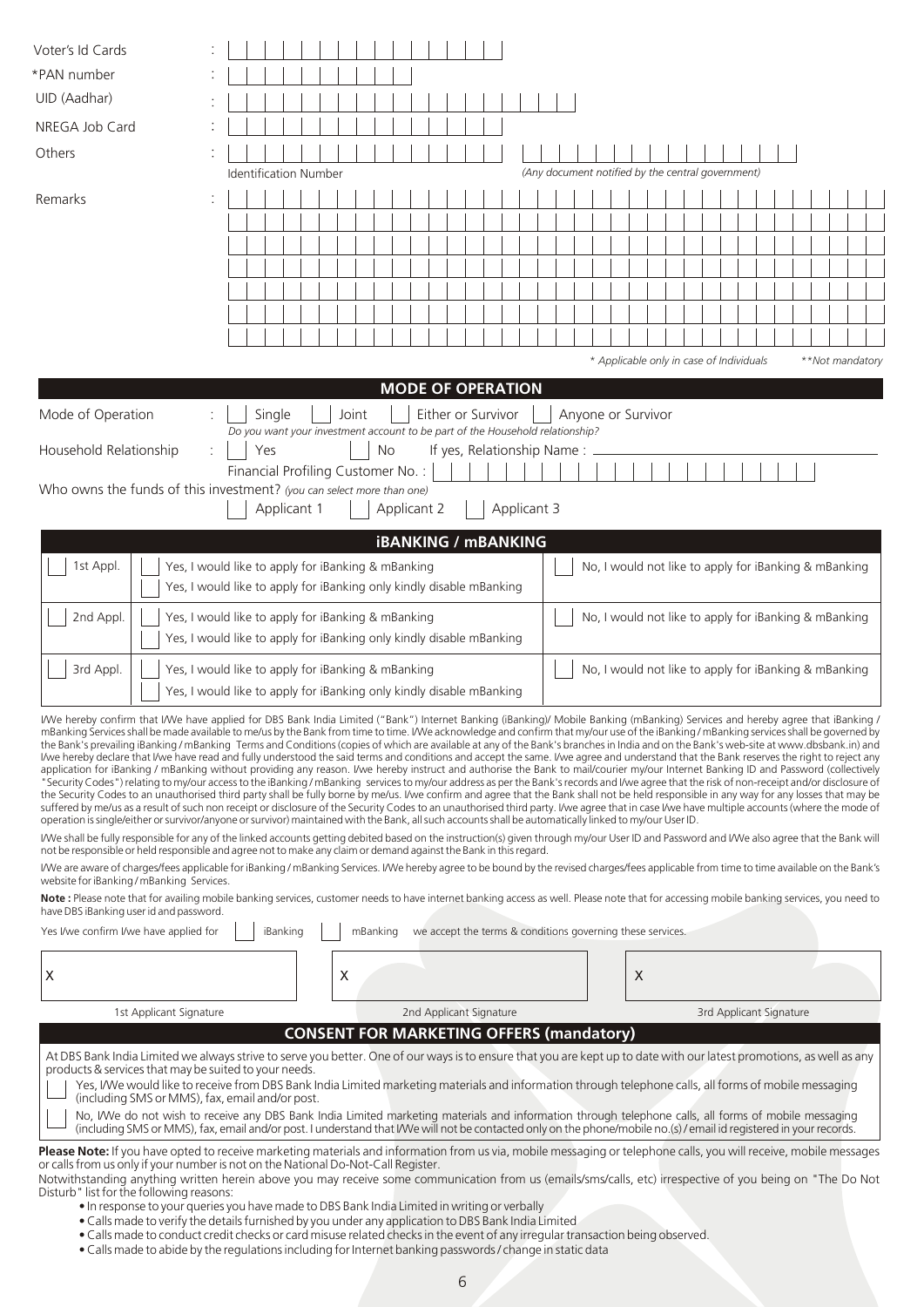## **Risk Profiling Questionnaire to be done on:**

|              | <b>Risk Profiling Questionnaire</b>                                                                                                                                                                                                                                                                                            | <b>Score</b>   | <b>Applicant 1</b> | <b>Applicant 2</b> | <b>Applicant 3</b> |
|--------------|--------------------------------------------------------------------------------------------------------------------------------------------------------------------------------------------------------------------------------------------------------------------------------------------------------------------------------|----------------|--------------------|--------------------|--------------------|
| $\mathbf{1}$ | What is your ideal investment time period?                                                                                                                                                                                                                                                                                     |                |                    |                    |                    |
|              | A. Less than 1 year                                                                                                                                                                                                                                                                                                            | 5              |                    |                    |                    |
|              | B. 1 to less than 3 years                                                                                                                                                                                                                                                                                                      | 6              |                    |                    |                    |
|              | C. 3 to 7 years                                                                                                                                                                                                                                                                                                                | $\overline{7}$ |                    |                    |                    |
|              | D. More than 7 years                                                                                                                                                                                                                                                                                                           | 8              |                    |                    |                    |
| 2.           | What kind of instruments have you invested in before or are currently invested in?<br>(you may select more than one)                                                                                                                                                                                                           |                |                    |                    |                    |
|              | A. - Savings Accounts<br>- Fixed Deposits                                                                                                                                                                                                                                                                                      |                |                    |                    |                    |
|              | B. - Life Insurance<br>- General Insurance                                                                                                                                                                                                                                                                                     |                |                    |                    |                    |
|              | C. Liquid/Money Market Funds<br>- Short Term Bonds<br>- Debt/Income Funds<br>- Capital Protection Oriented Funds                                                                                                                                                                                                               |                |                    |                    |                    |
|              | D. Equity Funds<br>Stocks<br><b>PMS</b>                                                                                                                                                                                                                                                                                        |                |                    |                    |                    |
|              | E. - Principal or Non Principal Protected Structures (e.g. Equity-linked Debentures)<br>- Currency/Interest Rate Futures Trading<br>- Commodities Trading<br>- Private Equity Funds<br>- Offshore Investment Products                                                                                                          |                |                    |                    |                    |
|              | F. Leveraged Investment Products                                                                                                                                                                                                                                                                                               |                |                    |                    |                    |
| з            | Which option below can accurately describe your investment knowledge and experience?                                                                                                                                                                                                                                           |                |                    |                    |                    |
|              | A. I have no investments or insurance knowledge or experience                                                                                                                                                                                                                                                                  | 5              |                    |                    |                    |
|              | B. Minimal: I have limited knowledge or experience of investments or insurance.                                                                                                                                                                                                                                                | 6              |                    |                    |                    |
|              | C. Moderate: I have knowledge or experience of any of the following: stocks, bond/debt funds,<br>balanced funds                                                                                                                                                                                                                | 7              |                    |                    |                    |
|              | D. Good: Apart from the products like stock, bond/debt funds, balanced funds, I have knowledge<br>or experience of any of the following: equity funds, fund of funds, PMS                                                                                                                                                      | 8              |                    |                    |                    |
|              | E. Extensive: Apart from the products like equity funds, fund of funds, PMS, I have knowledge or<br>experience of any of the following: private equity funds, principal and non principal protected<br>structures, offshore investment products and leveraged investments, commodities/currency<br>and interest rates futures. | 9              |                    |                    |                    |
| 4            | How much average potential capital loss is acceptable to you in a negative return year?<br>Higher returns generally means taking on greater risk?                                                                                                                                                                              |                |                    |                    |                    |
|              | A 4% Minimal capital loss                                                                                                                                                                                                                                                                                                      | 0              |                    |                    |                    |
|              | B 10% Small capital loss                                                                                                                                                                                                                                                                                                       | 8              |                    |                    |                    |
|              | C 16% Moderate capital loss                                                                                                                                                                                                                                                                                                    | 11             |                    |                    |                    |
|              | D 36% High capital loss                                                                                                                                                                                                                                                                                                        | 14             |                    |                    |                    |
|              | $E > 36\%$ Significant capital loss                                                                                                                                                                                                                                                                                            | 17             |                    |                    |                    |
| 5            | Taking into account my overall cash flow and net worth, I feel secure about my financial<br>situation over the next 12 months?                                                                                                                                                                                                 |                |                    |                    |                    |
|              | A I disagree                                                                                                                                                                                                                                                                                                                   | 5              |                    |                    |                    |
|              | B I somewhat agree                                                                                                                                                                                                                                                                                                             | 6              |                    |                    |                    |
|              | C lagree                                                                                                                                                                                                                                                                                                                       | $\overline{7}$ |                    |                    |                    |
|              | D I strongly agree                                                                                                                                                                                                                                                                                                             | 9              |                    |                    |                    |
|              |                                                                                                                                                                                                                                                                                                                                | <b>Total</b>   |                    |                    |                    |

 **Please choose your Risk Profile based on the above responses** Note: The Risk Profiling will be done on the owner of the funds. If there is more than one owner, the Risk Profiling may be done on any one of the owners, to be selected by you. (Please choose the right option above)

| <b>Risk Score Range</b> | <b>Risk Profile</b> | <b>Description</b>                                                                                                                                                                                                                                                                                                                                                                                                                   |
|-------------------------|---------------------|--------------------------------------------------------------------------------------------------------------------------------------------------------------------------------------------------------------------------------------------------------------------------------------------------------------------------------------------------------------------------------------------------------------------------------------|
| 15 to 24 - C1           | <b>Defensive</b>    | - Your priority is <b>protecting</b> your capital and you are willing to accept minimal risks. In return, you understand that you may receive minimal<br>or low returns.                                                                                                                                                                                                                                                             |
| 25 to 29 - C2           | Conservative        | - Your priority is to maintain your investment capital while seeking some investment returns.<br>- You would prefer to achieve limited returns higher than short-term deposit rates by investing in low risk-rated products which have simple<br>structure are not exposed to high volatility or low liquidity.                                                                                                                      |
| 30 to 34 - C3           | Moderate            | - Your goal is to obtain moderate investment returns, either through income or capital appreciation, and are willing to take on moderate<br>investment risk<br>- You are willing to invest in <b>moderately</b> risk-rated products which are not exposed to high volatility or low liquidity.                                                                                                                                       |
| 35 to 39 - C4           | <b>Balanced</b>     | - Your goal is to obtain higher investment returns, either through income or capital appreciation, and are willing to take on higher<br>investment risk.<br>- You are willing to bear with more volatile returns, lower liquidity, and some risk of losing part of the principle investment.                                                                                                                                         |
| 40 to 43 - C5           | <b>Dynamic</b>      | - Your focus on maximizing investment returns opportunistically in an <b>unconstrained manner</b> , and you are willing to take on<br>high levels of investment risk to do so.<br>- You are comfortable with investing in complex or risk product with higher expected returns but also higher risk of loss, and you are prepared<br>for volatile returns, low liquidity, and the possibility of losing part or all of your capital. |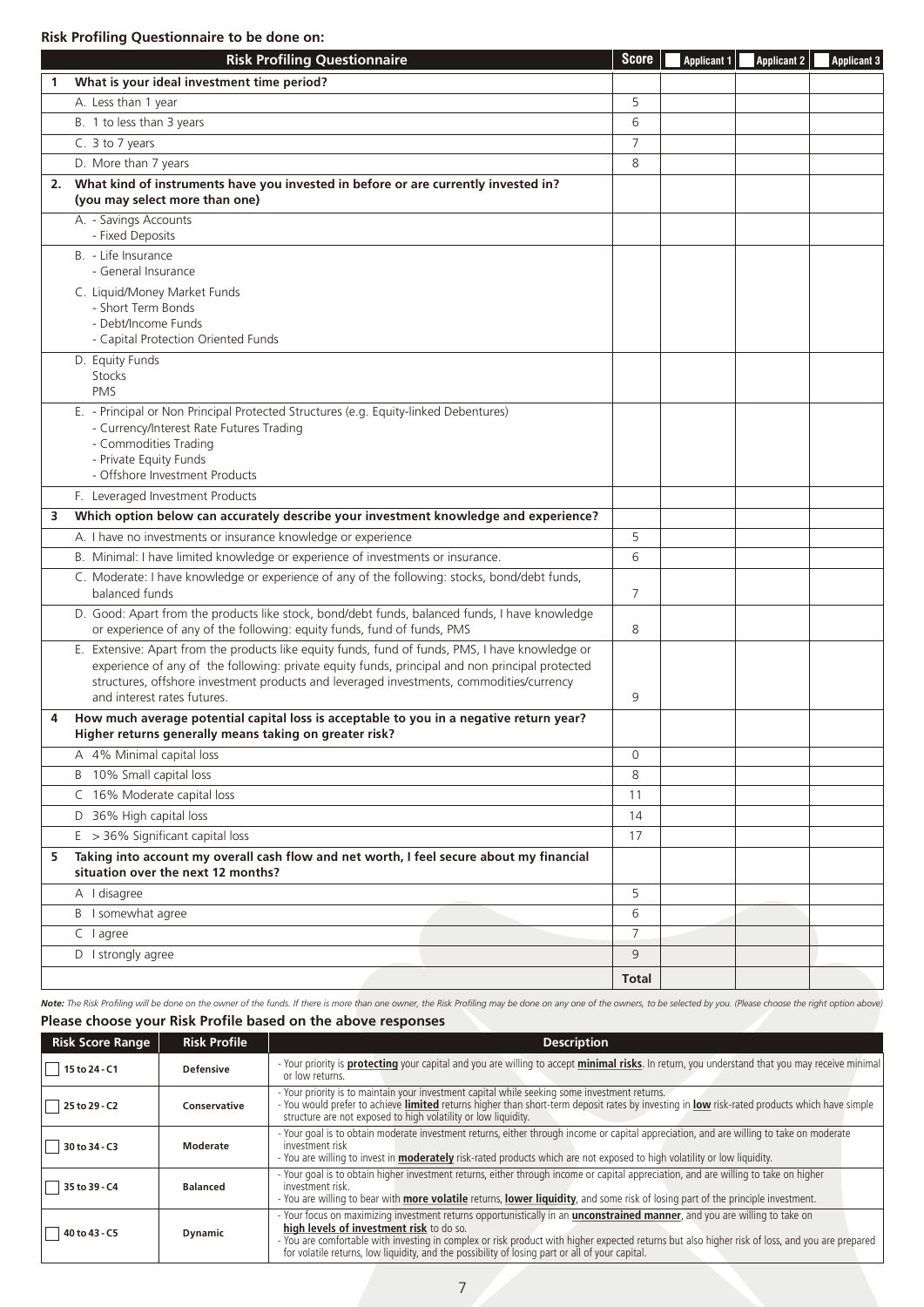## **CLIENT'S DECLARATION & WARRANTY**

#### **Mandatory for all Clients:**  *(To be completed by the client only)*

I/We have completed the Financial Profiling Form myself/ourselves. For any question which may be unfamiliar to me/us, your representative has explained to me/us its meaning. **OR** Your representative will complete the form on my/our behalf using information provided by me/us. I/We acknowledge that the completed form has been checked by me and is in accordance with my/our response.

### **Mandatory for Joint Investments:** *(To be completed by the client only)*

We\_\_\_\_\_\_\_\_\_\_\_\_\_\_\_\_\_\_\_\_\_\_\_\_\_\_\_\_ /\_\_\_\_\_\_\_\_\_\_\_\_\_\_\_\_\_\_\_\_\_\_\_\_\_\_ /\_\_\_\_\_\_\_\_\_\_\_\_\_\_\_\_\_\_\_\_\_\_\_\_\_\_declare that \_\_\_\_\_\_\_\_\_\_\_\_\_\_\_\_\_\_\_\_\_\_\_\_\_\_\_\_/\_\_\_\_\_\_\_\_\_\_\_\_\_\_\_\_\_\_\_\_\_\_\_\_\_\_ /\_\_\_\_\_\_\_\_\_\_\_\_\_\_\_\_\_\_\_\_\_\_\_\_is/are the Owner(s) of the Funds and confirm that the Financial Profiling has been done on the owner(s) of funds. We authorize any of the joint holder (s) of the account to sign any transaction documents for and on behalf of us and we confirm that any such execution by any of the joint holder(s) shall bind us. We undertake that if the joint holder signing the transaction form (signatory) has not been profiled, then the owner(s) of the funds will discuss the transaction with the signatory and authorize him/her to sign the transaction form.

I/We request DBS Bank India Limited to undertake Financial Profiling services in the name(s) as mentioned in the form with the Bank on the terms and conditions set out hereinafter. The financial profiling services are being undertaken for investing into various financial instruments. I/We understand and acknowledge that the value of the products is subject to fluctuations and past performance may not be indication of the performance in future.

#### **I/We acknowledge that I/we understand the following:**

- Before making a decision to invest in any investment product, I/We will ensure that I/We understand the features of the investment product(s), the benefits and risks involved in investing in that product(s), and assess the suitability of the product(s) against my/our risk appetite, financial means and investment objectives. Otherwise, I/we will not invest in the investment product(s). If I/We wish to do so nonetheless, I/we will ensure that I/we obtain relevant independent advice on such matters as is appropriate before investing in such product(s)
- 2. I/We understand that DBS Bank India Limited has the absolute discretion to decline the sale, referral or distribution of any product to any person while DBS Bank India Limited has its own internal guidelines relating to the sale, referral or distribution of products, investors should seek advice from their own financial adviser and assess the suitability of the product(s) against their risk appetite, financial means and investment objectives before making any investment decision. Investors should not rely on DBS Bank India Limited internal guidelines relating to the sale, referral or distribution as the basis, whether solely or otherwise, for their investment decision.
- I/We confirm having read and understood and agree(s) to be bound by any amendments and additions to the terms and conditions as may be communicated by the Bank to the Sole/First Applicant from time to time. In case of Joint Applicants, all the Applicants will be joint and severally bound by the Terms and Conditions.
- 4. I/We declare that all the details in relationship record of the Applicant(s) are true and correct and any instructions given to the Bank to transact business on behalf of the Applicant(s) shall be in conformity with the applicable laws as maybe in force from time to time.
- 5. I/We will go through the advice given to me by the Bank and will consult any other professional if required before investing in the products short-listed by the Bank. The Bank does not guarantee safety of capital or performance of the investments into the financial products with the Bank. The bank's financial profiling process is only an advice to assist in my investments and does not result in any commitment on performance and returns of the financial products.
- 6. At the time of entering into specific transactions, I/We will go through the Bank's website www.dbs.com/in for the updated commission structure payable to the Bank by AMCs for different competing schemes of various Mutual Funds/Insurance Products/Other Referral Products offered by the Bank. In addition, I/We understand that DBS Bank India Limited earns 50% of the revenue earned by Motilal Oswal Securities Limited and Trust Capital for client referrals made to them. The bank earns 100% revenue from A K Capital Finance, A K Capital Services and A K Stockmart
- 7. For clients interested in purchase and sale of Corporate Bonds, DBS Bank India Limited will refer the clients to Trust Capital, A K Capital Finance, A K Capital Services and A K Stockmart. DBS Bank India Limited does not take responsibility for the product suitability and quality of corporate bonds purchased by the client and the client should seek independent advice before making investment.
- 8. For clients interested in purchase and sale of stocks and equity linked underlings in primary & secondary market, DBS Bank India Limited refers the clients to Motilal Oswal Securities Limited. DBS Bank India Limited does not take any responsibility for the quality of stocks bought by the client and/or advice provided by Motilal Oswal Securities and the client should take independent advice before making investments.
- 9. By signing below, I hereby apply for DBS Bank India Limited (Bank) Internet Banking Services as may be made available to me by the Bank from time to time. Further I acknowledge that my use of the Internet Banking Services shall be governed by the Bank's prevailing Internet Banking Terms and Conditions (copies of which are available at any of the Bank's branches in India and on the Bank's web-site at www.dbsbank.in) and I declare that I have read and fully understood the said terms and conditions and accept the same. I agree and understand that the Bank reserves the right to reject any application for internet banking without providing any reason. I hereby instruct and authorize the Bank to mail / courier my internet banking ID and Password (collectively "Security Codes") relating to my access to the Internet Banking Services to my address as per the Bank's records and I agree that the risk of nonreceipt and / or disclosure of the Security Codes to an unauthorized third party shall be fully borne by me. I confirm and agree that the Bank shall not be held responsible in any way for any losses that may be suffered by me as a result of such non receipt or disclosure of the Security Codes to an unauthorized third party. I agree that in case I have multiple accounts (where the mode of operation is single/either or survivor/anyone or survivor) maintained with the Bank, all such accounts shall be automatically linked to my User ID.
- 10. I/We am/are the beneficial owner(s) & ultimately own or have effective control of the above account.
- 11. I/We understand for the clients who are interested in availing Loan Against Securities (LAS), DBS Bank India Limited (Bank) refers such clients to ECL Finance Limited (Edelweiss). I/We hereby confirm that I/We are hereby approaching ECL Finance Limited (Edelweiss) for the LAS without any form of solicitation or inducement being exercised on me/us by DBS Bank India Limited or its staff. I/We understand that DBS Bank India Limited does not take any responsibility for the advice provided by ECL Finance Limited (Edelweiss) and the I/We will ensure to take independent advice before availing this facility. I/We understand that ECL Finance Limited (Edelweiss) pays DBS Bank India Limited between 0.50% to 0.75% of utilized amount for clients referred by DBS Bank India Limited as referral fees. The referral fee is subject to change from time to time.
- 512. I/We hereby provide my/our consent for sharing my details mentioned above with Central KYC Registry. I hereby consent to receiving information from Central KYC Registry through SMS/Email.

| 1st Applicant<br>Signature across<br>Photograph                           | 2nd Applicant<br>Signature across<br>Photograph                                                                                                      | 3rd Applicant<br>Signature across<br>Photograph |
|---------------------------------------------------------------------------|------------------------------------------------------------------------------------------------------------------------------------------------------|-------------------------------------------------|
| Х<br>Signature                                                            | $\times$<br>Signature                                                                                                                                | $\times$<br>Signature                           |
| 1st Applicant Name                                                        | 2nd Applicant Name                                                                                                                                   | 3rd Applicant Name                              |
| in my presence. I understand the consequences of verification done by me. | I had met with the above named applicant in-person and verified his/her identity & photograph and hereby certify that the applicant had signed above |                                                 |
|                                                                           |                                                                                                                                                      |                                                 |
|                                                                           | I am aware that this form has been competed by the Bank's representative. I have checked the content of the form before signing.                     |                                                 |

8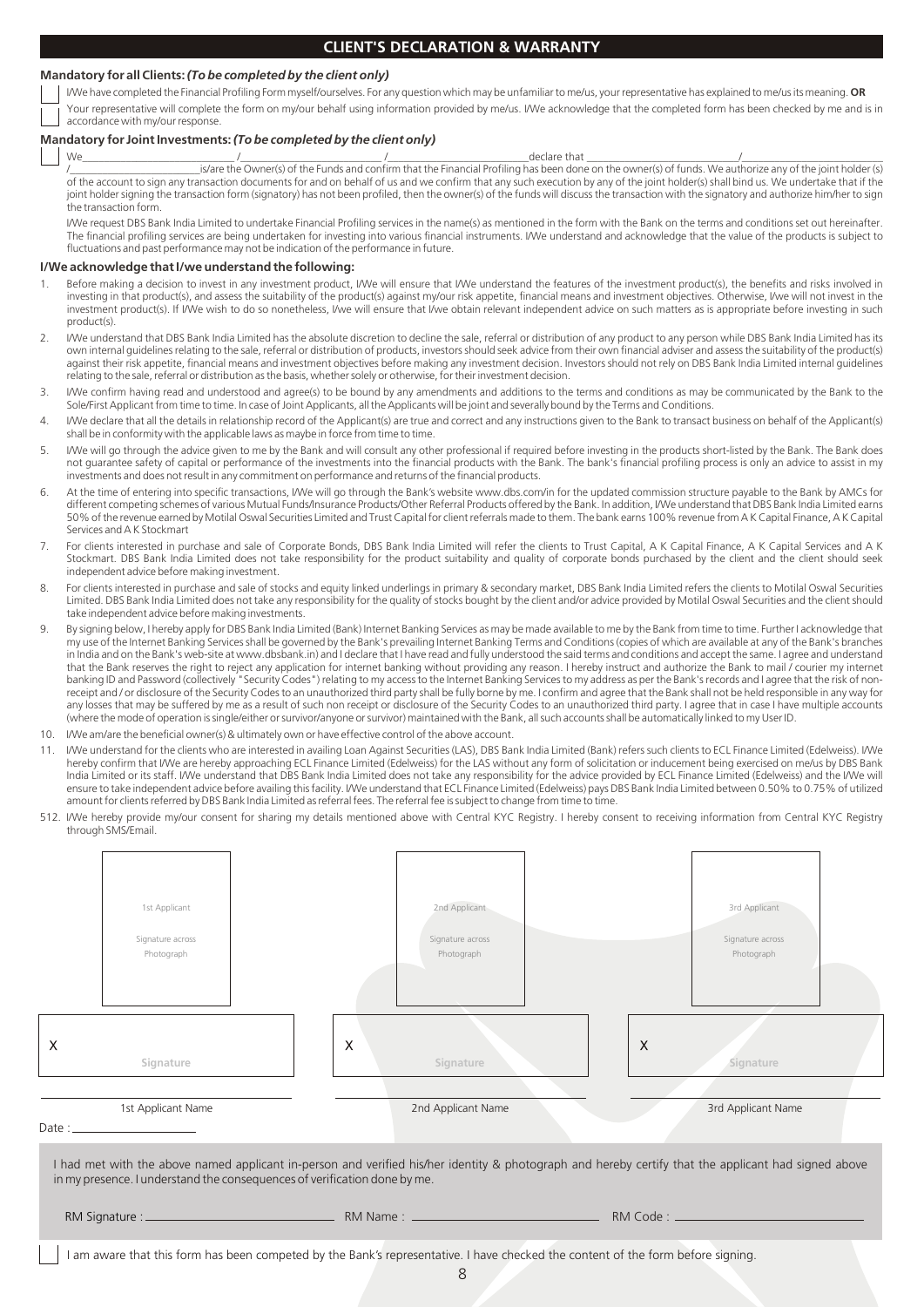# **SELF CERTIFICATION ON USA CITIZENSHIP/ TAX RESIDENCY STATUS AND COMMON REPORTING STANDARD\***

INDIVIDUALS ONLY

| INDIVIDUALS UNLT                                                                                                                                                                                                                                     |                                                                                                                                              |                                                                                                                                                       |
|------------------------------------------------------------------------------------------------------------------------------------------------------------------------------------------------------------------------------------------------------|----------------------------------------------------------------------------------------------------------------------------------------------|-------------------------------------------------------------------------------------------------------------------------------------------------------|
| <b>1st Applicant</b>                                                                                                                                                                                                                                 |                                                                                                                                              |                                                                                                                                                       |
| Tax Residency Status - USA (Please tick [/] one of the boxes only)                                                                                                                                                                                   | TAX RESIDENCY STATUS - INDIA AND COUNTRIES OTHER THAN USA                                                                                    |                                                                                                                                                       |
| For US federal income tax purposes, I represent and warrant that:<br>I am not a US person <sup>1</sup> / Tax Resident 7 Green Card Holder.                                                                                                           | I am a Tax Resident of India.<br>Please provide one of the following documents:                                                              | I am a Tax Resident <sup>2</sup> of a country other than India and USA.<br>$\vert$ copy passport; or $\vert$ $\vert$ Government issued identification |
| Please provide one of the following documents:<br>• copy of non-US passport; or • non-US government issued identification.<br>Additionally, if you were born in the US, please provide:<br>• copy of certificate of loss of nationality of the US or | Country of Tax Residency <sup>2</sup>                                                                                                        | Tax Identification Number (TIN) <sup>3</sup> or equivalent<br>If no TIN Available, enter Reason* & explanation<br>A. B or C                           |
| • reasonable explanation that you do not have such a certificate:                                                                                                                                                                                    |                                                                                                                                              | $ A $ $ B $<br>$\overline{c}$                                                                                                                         |
| I am a US person <sup>1</sup> / Tax Resident ? Green Card Holder.<br>Please provide your US Taxpayer Identification Number (TIN) or Social<br>Security Number (SSN).<br>$\blacksquare$                                                               |                                                                                                                                              |                                                                                                                                                       |
| I confirm that I am no longer a US person <sup>1</sup><br>Please provide one of the following documents:<br>• copy of non-US passport; or                                                                                                            |                                                                                                                                              | $ A $   $ B $<br>C                                                                                                                                    |
| • one of the following:<br>a) copy of certificate of loss of nationality of the US or<br>b) I-407 Form or<br>c) reasonable explanation that you do not have such a certificate:                                                                      |                                                                                                                                              | B <br>$\mathsf{A}$<br>C                                                                                                                               |
|                                                                                                                                                                                                                                                      |                                                                                                                                              |                                                                                                                                                       |
| <b>2nd Applicant</b>                                                                                                                                                                                                                                 |                                                                                                                                              |                                                                                                                                                       |
| Tax Residency Status - USA (Please tick [√] one of the boxes only)                                                                                                                                                                                   | TAX RESIDENCY STATUS - INDIA AND COUNTRIES OTHER THAN USA                                                                                    |                                                                                                                                                       |
| For US federal income tax purposes, I represent and warrant that:                                                                                                                                                                                    | I am a Tax Resident of India.                                                                                                                | I am a Tax Resident <sup>2</sup> of a country other than India and USA.                                                                               |
| I am not a US person <sup>1</sup> / Tax Resident $\hat{J}$ Green Card Holder.<br>Please provide one of the following documents:                                                                                                                      |                                                                                                                                              |                                                                                                                                                       |
| • copy of non-US passport; or • non-US government issued identification.<br>Additionally, if you were born in the US, please provide:<br>• copy of certificate of loss of nationality of the US or                                                   | Country of Tax Residency <sup>2</sup>                                                                                                        | Tax Identification Number (TIN) <sup>3</sup> or equivalent<br>If no TIN Available, enter Reason* & explanation<br>A, B or C                           |
| • reasonable explanation that you do not have such a certificate:                                                                                                                                                                                    |                                                                                                                                              | $ A $ $ B $ $ C$                                                                                                                                      |
| I am a US person <sup>1</sup> / Tax Resident f Green Card Holder.<br>Please provide your US Taxpayer Identification Number (TIN) or Social<br>Security Number (SSN).                                                                                 |                                                                                                                                              |                                                                                                                                                       |
| I confirm that I am no longer a US person'<br>Please provide one of the following documents:<br>• copy of non-US passport; or                                                                                                                        |                                                                                                                                              | $A \mid \mid B$<br>$\overline{C}$                                                                                                                     |
| • one of the following:<br>a) copy of certificate of loss of nationality of the US or<br>b) I-407 Form or<br>c) reasonable explanation that you do not have such a certificate:                                                                      |                                                                                                                                              | B <br>A<br>C                                                                                                                                          |
|                                                                                                                                                                                                                                                      |                                                                                                                                              |                                                                                                                                                       |
|                                                                                                                                                                                                                                                      | <b>3rd Applicant</b>                                                                                                                         |                                                                                                                                                       |
|                                                                                                                                                                                                                                                      |                                                                                                                                              |                                                                                                                                                       |
| Tax Residency Status - USA (Please tick [/] one of the boxes only)<br>For US federal income tax purposes, I represent and warrant that:<br>I am not a US person <sup>1</sup> / Tax Resident i Green Card Holder.                                     | TAX RESIDENCY STATUS - INDIA AND COUNTRIES OTHER THAN USA<br>I am a Tax Resident of India.<br>Please provide one of the following documents: | I am a Tax Resident <sup>2</sup> of a country other than India and USA.<br>copy passport; or     Government issued identification                     |
| Please provide one of the following documents:<br>• copy of non-US passport; or • non-US government issued identification.<br>Additionally, if you were born in the US, please provide:<br>• copy of certificate of loss of nationality of the US or | Country of Tax Residency <sup>2</sup>                                                                                                        | Tax Identification Number (TIN) <sup>3</sup> or equivalent<br>If no TIN Available, enter Reason* & explanation<br>A, B or C                           |
| • reasonable explanation that you do not have such a certificate:                                                                                                                                                                                    |                                                                                                                                              | $\vert$ B<br>Α<br>C                                                                                                                                   |
| I am a US person <sup>1</sup> / Tax Resident 1 Green Card Holder.<br>Please provide your US Taxpayer Identification Number (TIN) or Social<br>Security Number (SSN).                                                                                 |                                                                                                                                              |                                                                                                                                                       |
| I confirm that I am no longer a US person <sup>1</sup>                                                                                                                                                                                               |                                                                                                                                              | B                                                                                                                                                     |
| Please provide one of the following documents:<br>• copy of non-US passport; or<br>• one of the following:<br>a) copy of certificate of loss of nationality of the US or                                                                             |                                                                                                                                              |                                                                                                                                                       |
| b) I-407 Form or<br>c) reasonable explanation that you do not have such a certificate:                                                                                                                                                               |                                                                                                                                              | B <br>$A \mid$                                                                                                                                        |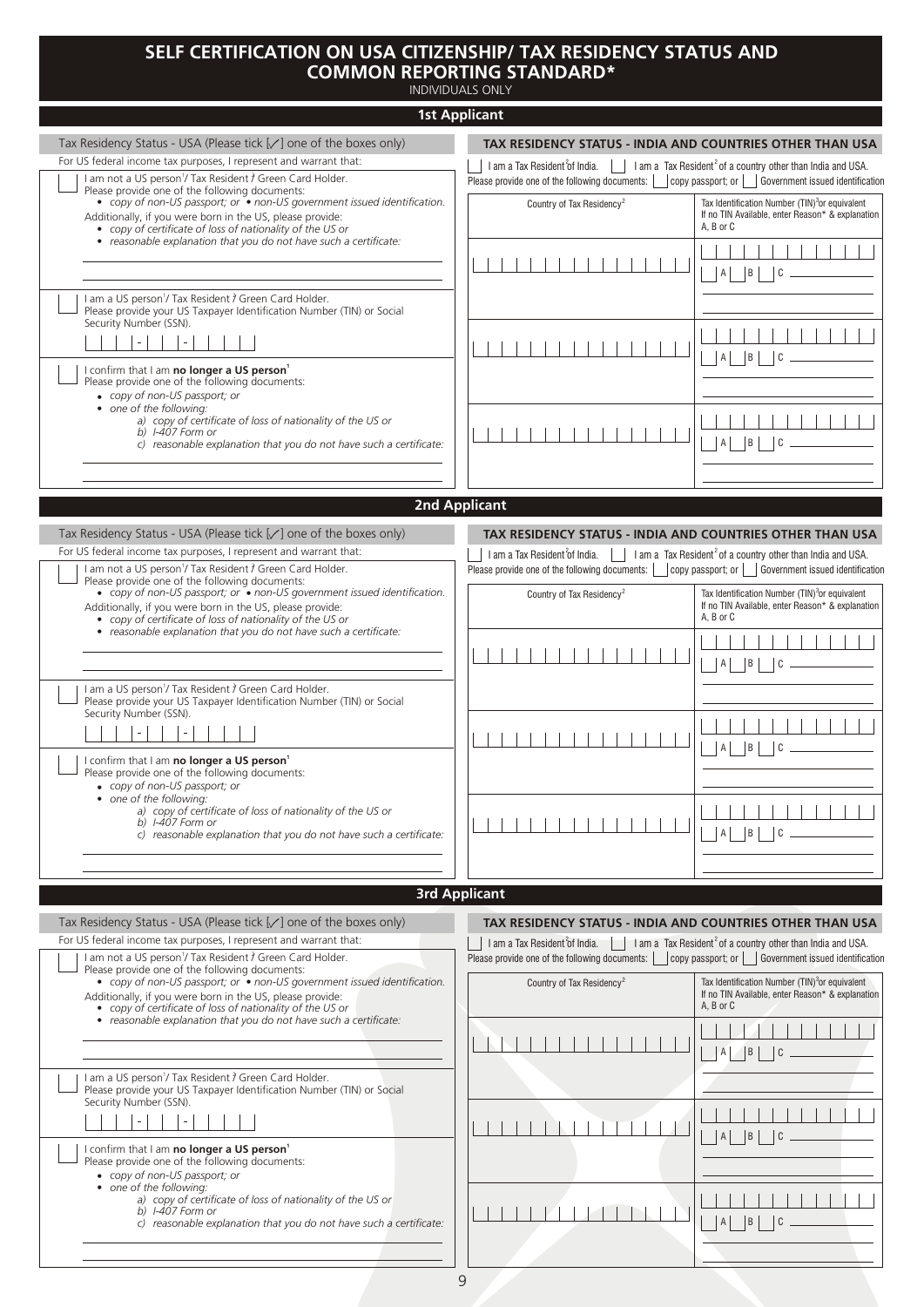#### **NOTES**

a) 'Definition of "US person" : A citizen or permanent resident of the United States (e.g. US Green Card holder or someone who meets the requirements to be considered a resident under the 'substantial presence test'); US corporations, partnerships, estates and trusts; Any other person that is not a foreign (i.e. non-US) person (as defined under US federal tax law).

b)<sup>2</sup>Definition of "Tax Resident" Each jurisdiction has its own rules for defining tax residence, and jurisdictions have provided information on how to determine if you are resident in the jurisdiction on the following website: http://www.oecd.org/tax/automatic-exchange/crs-implementation-and-assistance/tax-residency/#d.en.347760\ In general, you will find that tax residence is the country/jurisdiction in which you live. Special circumstances may cause you to be resident elsewhere or resident in more than one country/jurisdiction at the same time (dual residency). For<br>more information on tax residenc

c) <sup>3</sup>A TIN is a unique combination of letters or numbers assigned by a jurisdiction to an individual & and is used to identify the individual for the purpose of administering tax laws of such jurisdiction. d) \*Reasons: A-I am resident of a country/jurisdiction which does not issue TIN to its residents. B-I am otherwise unable to obtain a TIN or equivalent number (Please explain why you are unable to obtain a TIN in the above table if you have selected this reason). C - TIN is not required. (Note: To be selected only if the domestic law of the relevant jurisdiction does not require the collection of the TIN issued by such jurisdiction.)

### **SELF CERTIFICATION**

- 1. I certify that the information provided herein is true, complete and accurate. If any information herein changes or becomes inaccurate in any way, I shall immediately inform DBS Bank India Limited ("DBS") of such change or inaccuracy within 30 calendar days from the date I had knowledge of such change or inaccuracy. I undertake to promptly provide to DBS Bank India Limited such other information, documents or evidence which DBS Bank India Limited may require in connection with such change.
- 2. I consent to the collection, use, disclosure and processing of my personal data by DBS Bank India Limited for the purposes of this Certification.

 $\overline{\mathsf{x}}$ 

- 3. I consent to DBS Bank India Limited disclosing any information herein (including providing this Certification and details of accounts held by me) to any third party including any Indian or overseas government authority for the purposes of confirming or investigating the content of this Certification.
- 4. For parent/guardian/trustee signing on behalf of a person under the age of 18 I/We warrant that I/we have the legal right (whether under statute, court order, instrument or otherwise) to sign this Certification, and have obtained that individual's prior consent to such collection, use, disclosure and processing of his/her personal data by DBS Bank India Limited for the purposes of this Certification. I/We consent on behalf of that individual to DBS Bank India Limited disclosure of his/her personal data in accordance with clause 3.
- 5. For person(s) signing on behalf of a mentally incapacitated person I/We warrant that I/we have the legal right (whether under statute, court order, instrument or otherwise) to sign this<br>Certification, including consen Certification; and (ii) to DBS Bank India Limited disclosure of his/her personal data in accordance with clause 3.

$$
\Bigg\vert \times
$$

1st Applicant Signature 15th Applicant Signature 2nd Applicant Signature 3rd Applicant Signature 3rd Applicant Signature

X

# $Date: |D|D|M|M|Y|Y$

*1) Please sign as per Bank's records.*

*2) Thumbprints must be affixed in the presence of a bank staff.*

*3) If you are signing this form on behalf of a person per clause 4 or 5 above, please provide your name and NRIC/Passport number next to your signature/thumbprint.*

| <b>FOR BANK USE ONLY</b>                 |                |           |      |  |  |  |  |  |  |
|------------------------------------------|----------------|-----------|------|--|--|--|--|--|--|
| <b>Branch Name</b>                       |                |           |      |  |  |  |  |  |  |
| Attended by /CS (Signed in Presence of): | Name           | Signature | DDMM |  |  |  |  |  |  |
| IDS (ID Document Submitted):             |                |           |      |  |  |  |  |  |  |
| (1st Applicant)                          |                |           |      |  |  |  |  |  |  |
| (2nd Applicant)                          |                |           |      |  |  |  |  |  |  |
| (3rd Applicant)                          |                |           |      |  |  |  |  |  |  |
|                                          | <b>ID Name</b> | ID Number |      |  |  |  |  |  |  |
| IDV (ID Document Verified By):           | Name           | Signature | DDMN |  |  |  |  |  |  |
| SV (Signature Verified By):              | Name           | Signature |      |  |  |  |  |  |  |